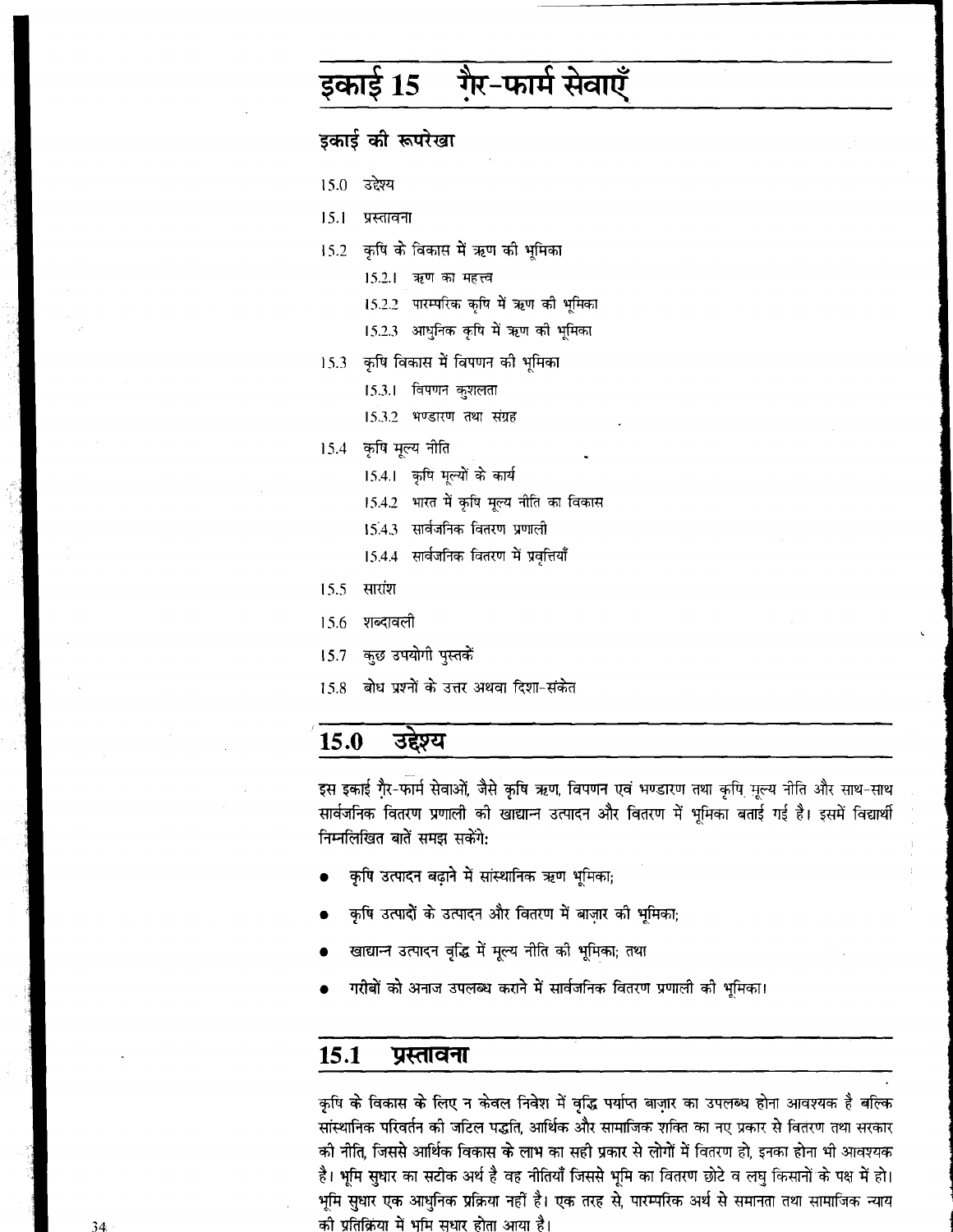#### कृषि विकास में ऋण की भूमिका  $15.2$

#### 15.2.1 ऋण का महत्त्व

यह सर्वमान्य बात है कि किसी भी उद्योग की तरह कृषि को बने रहने के लिए ऋण की आवश्यकता होती है। इसको राशि और अवधि इस बात पर निर्भर होती है कि उत्पादन कार्य नहीं चला सकता। किसान को गरीबी और ऋणग्रस्तता इस बात के प्रमाण हैं। यह वित्तीय साधनों और फार्म प्रबंध कौशल एक साथ जाकर ऋण देने वाले और लेने वाले दोनों को लाभ पहुँचता है। लेकिन दुर्भाग्यवश इसका प्रयोग कई बार ऐसे होता है जिससे एक या दोनों को हानि हो सकती है।

कषि उत्पादन बढाने में ऋण की भूमिका एक विवाद का विषय नहीं है। कृषि उत्पादन और विपणन की आवश्यकताओं के कारण कृषि के विकास में ऋण की भूमिका अब तक सीमित रही है।

# 15.2.2 पारम्परिक कृषि में ऋण की भूमिका

आजादी के समय भारतीय कृषि की जो स्थिति थी उसे पारम्परिक कृषि कहा जा सकता है। निर्वाह खेती (Subsistence farming) इस कृषि की विशेषता है और इसके उत्पादन को अधिकतर भाग किसान परिवार अपनी आवश्यकताओं को पूरा करने के लिए ही रख लेता है। सारे किसानों की शक्ति केवल अनाज का उत्पादन करने में ही लग जाती है। बाजार के लिए बहुत कम अनाज बचता है। किसान को बाजार को आदत नहीं होती इसलिए यह नगद फसलें (Cash Crops) उगाने में कतराता है।

जो कपि के अल्पविकास में सामाजिक-सांस्कतिक कारकों का हाथ मानते हैं, उनका विचार है कि कपि ऋण का विस्तार हमेशा उसके अनुरूप कृषि उत्पादन में परिवर्तन नहीं ला पाता। कृषि विकास के प्रारंभिक चरणों में 'ऋण प्राय: हेतू ही लिया जाता है। इसके लिए कई कारक ज़िम्मेदार हैं : निर्वाह खेती, भोजन का सुरक्षित भण्डार न होना, अपव्यय, फसल खराब हो जाना व अन्य विपदाएँ, जनसंख्या में तेज़ी से वृद्धि, ग्रामीण जीवन के पारम्परिक रीति रिवाज़, जिनमें धार्मिक एवं सामाजिक समारोहों पर भारी व्यय होना आदि।

पारम्परिक खेती में पारिवारिक और खेती के खर्चों को अलग-अलग करना मुश्किल होता है। इसी तरह उपभोग के लिए ऋण और उत्पादन के लिए ऋण में अंतर करना मुश्किल होता है। अत: विकास में प्रारम्भिक चरणों में कृषि उत्पादन बढाने में पूँजी लगाने की संभावनाएँ कम रहती हैं।

लेकिन यह कहना गलत होगा कि भारत की पारम्परिक खेती में ऋण की कोई आवश्यकता ही नहीं होती थी। किसान अपने साधनों से पूँजी जुटाने की कोशिश करते हैं। गरीबी और सांस्कृतिक कारणों से उसकी अपनी बचत बहुत कम होती है। उन्हें वाहरी साधनों पर निर्भर रहना ही पड़ता है। सांस्थानिक साधनों के होने से ये महाजनों के चंगुल में फँस जाते हैं। महाजन उन्हें बहुत ऊँचे ब्याज पर उधार देते हैं। उन्हें यह भी पता होता है कि ये किसान कभी भी उधार नहीं चुका पाएँगे। कभी अखिल भारतीय ग्रामीण ऋण सर्वेक्षण समिति के अनुसार यदि कभी-कभी ऋण घातक भी होता है लेकिन इसके बिना किसानों का गुजारा भी नहीं होता। सभी प्रकार के वित्त में कृषि ऋण का स्वरूप सबसे कम सांस्थानिक होता है लेकिन इसका फैलाव सबसे अधिक होता है।

भारतीय किसानों द्वारा उधार लेना कोई गलत बात नहीं है लेकिन इसके लिए जमीदार-महाजन-व्यापारी के दिये ऋण पर ब्याज का दर अत्यधिक होने से और किसानों द्वारा उपभोग पर इसे खर्च करने से गरीबी बढती है और साथ-साथ भारतीय कृषि को दशा भी खराब होती है। महाजनों से उधार लेने के सामान्य दुष्परिणाम ये हैं :

- पैसा देते समय महाजन पूरे वर्ष का ब्याज पहले ही काट लेता है और उधार लेने वाले से यह हसताक्षर  $\left| \right|$ करा लेता है कि पूरा मूल ले लिया है।
- कुछ महाजन उधार देने से पहले कोरे कागज़ पर दस्तखत या अँगुठा लगवा लेते हैं और बाद में उस कागज  $2)$ पर अधिक रकम भर लेते हैं।
- अपने खातों में हेराफेरी करना महाजनों के लिए आम बात है। वे कई बार जानबूझ कर ब्याज या मूल 3) प्राप्त करने को रसीद भी नहीं देते या फिर अपने खातो में इसको नहीं चढ़ाते। अत: इनके चंगुल में एक बार फँसने के बाद बच निकलना कठिन हो जाता है।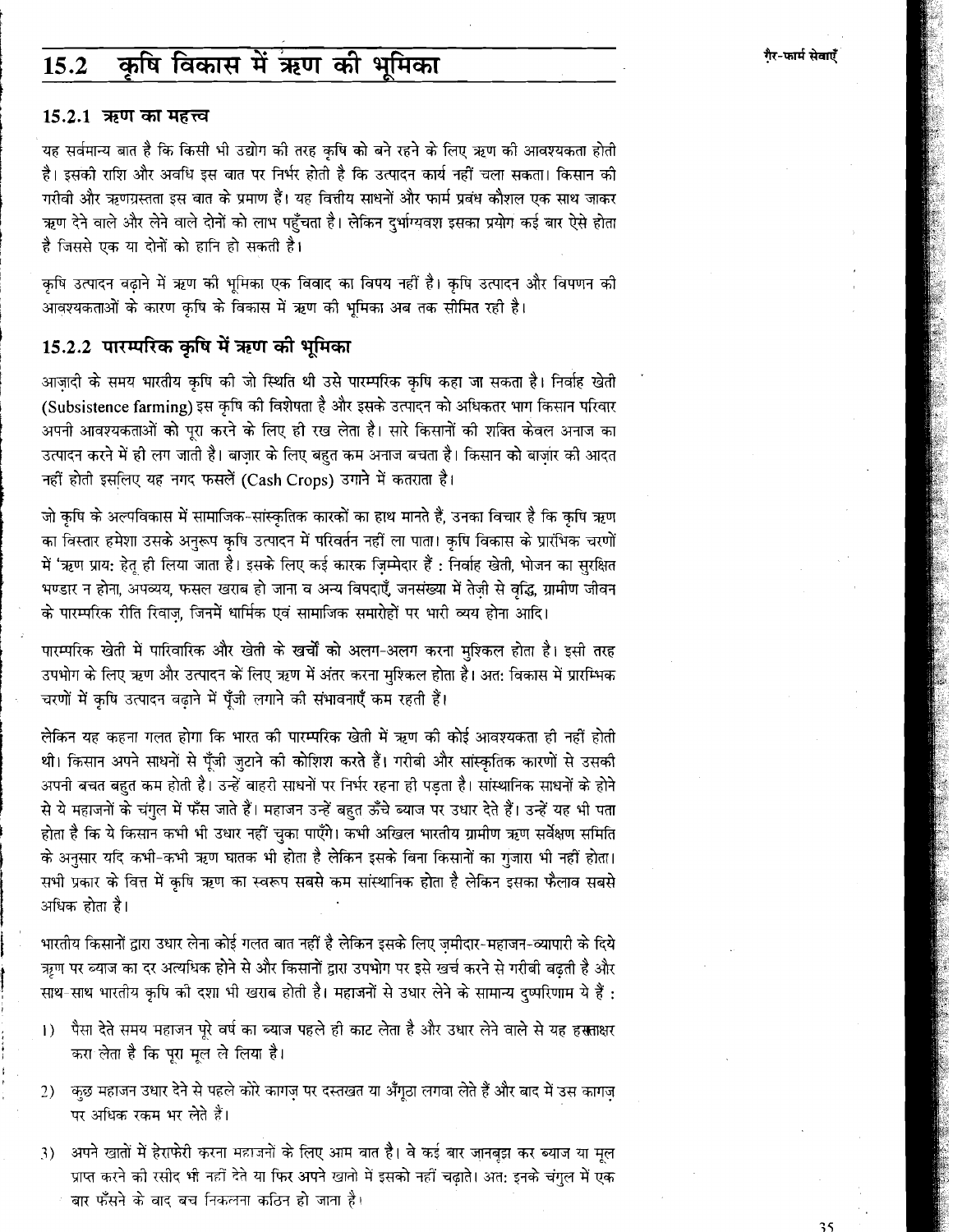- 4) महाजन ब्याज की ऊँची दर तो वसूल करते हैं साथ-साथ हेरा-फेरी भी करते हैं।
- उधार लेने वालों को उधार मिलने से पहले महाजनों को बहुत से भुगतान करने पडते हैं जैसे गिरह खुलाई,  $5)$ कटौती, बटावन आदि।
- 6) महाजन बिक्री दस्तावेज़ भी ले लेते हैं। यदि ऋण लेने वाला उधार व चुका पाए तो वे इनका प्रयोग करते है।

उपरोक्त बातों ने सरकार को इनके बारे में कानून लाने, महाजनों को इस व्यवसाय और किसान को इनके चंगुल से छुड़ाने के लिए मजबूर किया। इस बात को महसूस किया गया कि इन गै़र-सांस्थानिक साधनों के स्थान पर सांस्थानिक साधन अत्यंत आवश्यक है।

## 15.2.3 आधुनिक कृषि में ऋण की भूमिका

आधुनिक कृषि में किसान एक साहसी की भूमिका निभाता है और दृष्टिकोण एक उद्योगपति से कोई विशेष भिन्न नहीं होता। कृषि पूरी तरह व्यापारिक बन जाती है। किसान लाभ उद्देश्य से प्रेरित रहता है और बाज़ार के लिए उत्पादन करता है।

कृषि में प्रयोग में आने वाली नई प्रौद्योगिकी के दो पहलू हैं, एक शक्ति के जैविक साधनों पर और दूसरा .<br>मशीनी साधनों पर निर्भर है। जीव रसायन प्रौद्योगिकी भूमि में वृद्धि लाने वाली और श्रम को लगाने वाली होती है। इसमें पारम्परिक औज़ार, मानव और पशु श्रम का प्रयोग होता है, लेकिन साथ-साथ सिंचाई, उर्वरक और बीजों की अधिक उपज की किस्मों का भी काफी प्रयोग होता है। यांत्रिकी प्रौद्योगिकी में मानव और पश् श्रम के स्थान पर मशीनों का, जैसे ट्रेक्टर, थ्रेशर, हार्वेस्ट कम्बाइन आदि का प्रयोग होता है। यह प्रौद्योगिको श्रम को हटाने वाली प्रौद्योगिकी होती है।

ऋण को आधुनिक बनाने व इसकी उत्पादिता बढ़ाने में सक्रिय भूमिका होगी। कृषि ऋण सक्रिय भूमिका निभाता है, जबकि इसका एक बड़ा भाग नई प्रौद्योगिकी निभाता है, यहाँ हमें इस तथ्य को याद रखना चाहिए कृषि कारकों में से केवल एक कारक है लेकिन फिर भी सांस्थानिक ऋण नई प्रौद्योगिकी के संदर्भ में सकारात्मक भूमिका निभाता है क्योंकि इसमें किसानों पर ब्याज का बोझ कम पड़ता है। यह भूमि उत्पादिता बढ़ाने का भी साधन बन सकता है। इसके अतिरिक्त सांस्थानिक ऋण महाजन-व्यापारियों की तरह किसानों का शोषण नहीं करता।

सांस्थानिक एजेंसियाँ वे संस्थाएँ कहलाती हैं जिनकी ऋण देने की शर्तें सरकारी नियंत्रण के अधीन निर्धारित होती है। ये संस्थाएँ सरकार के सीधे नियंत्रण में होती हैं और राष्ट्रीय योजना और विकास की प्रक्रिया के अनुसार अपनी नीति को रूपरेखा बनाती है।

प्रौद्योगिकी परिवर्तनों के साथ कृषि उत्पादन में पूँजी का महत्त्व बढ़ा है, विशेषतया जहाँ अधिक उपज वाली किस्मों का प्रयोग हो रहा है और जहाँ गहन विकास कार्यक्रम चल रहे हैं। परिणामस्वरूप, उर्वरक जीवनाशक दवाइयाँ, सिंचाई संबंधी बुनियादी सुविधाएँ कृषि मशीनें व उपकरण आदि की माँग निरंतर बढ़ रही है। किसान इन आगतों पर पहले से अधिक व्यय कर रहें हैं। कृषि में पूँजी की सीमांत मूल्य उत्पादिता बढ़ने से किसान अब ऋणों, यानि बाहरी साधनों पर, अधिक निर्भर रहने लगे हैं। इसने कृषि ऋण की समस्या को नया आयाम दिया है।

गैर-सांस्थानिक एजेंसियों को अपेक्षा सांस्थानिक एजेंसियाँ इन सामाजिक आवश्यकताओं को समझने और इनके अनुसार काम करने के बेहतर स्थिति में है। तालिका-1 से पता चलता है कि संस्थागत ऋण में सहकारी ऋण समितियों का कितना महत्त्वपूर्ण स्थान है। अखिल भारतीय ग्रामीण ऋण समीक्षा कमेटी ने इस बात की समीक्षा की थी कि ये समितियाँ किस सीमा तक ऋण की माँग को पूरा कर सकती हैं। लेकिन यह जानकर कि ऋण की बढ़ती हुई माँग को ये समितियाँ पूरा नहीं कर पा रही हैं, कमेटी ने यह उचित समझा कि भारतीय स्टेट .<br>बैंक सहित वाणिज्य बैंकों को कृषि ऋण के दायरे में लाना आवश्यक है। इससे कृषि ऋण में एक से अधिक संस्थानिक एजेंसियाँ आ गई।

जुलाई 1969 में 14 प्रमुख वाणिज्य बैंकों का राष्ट्रीयकरण हुआ। 1980 में और 6 बैंकों का राष्ट्रीयकरण हुआ। इससे ये बैंक ऋषि के प्रति अधिक जिम्मेदार हो गए। इन्होंने ग्रामीण क्षेत्रों में बड़ी संख्या में शाखाएँ खोलीं और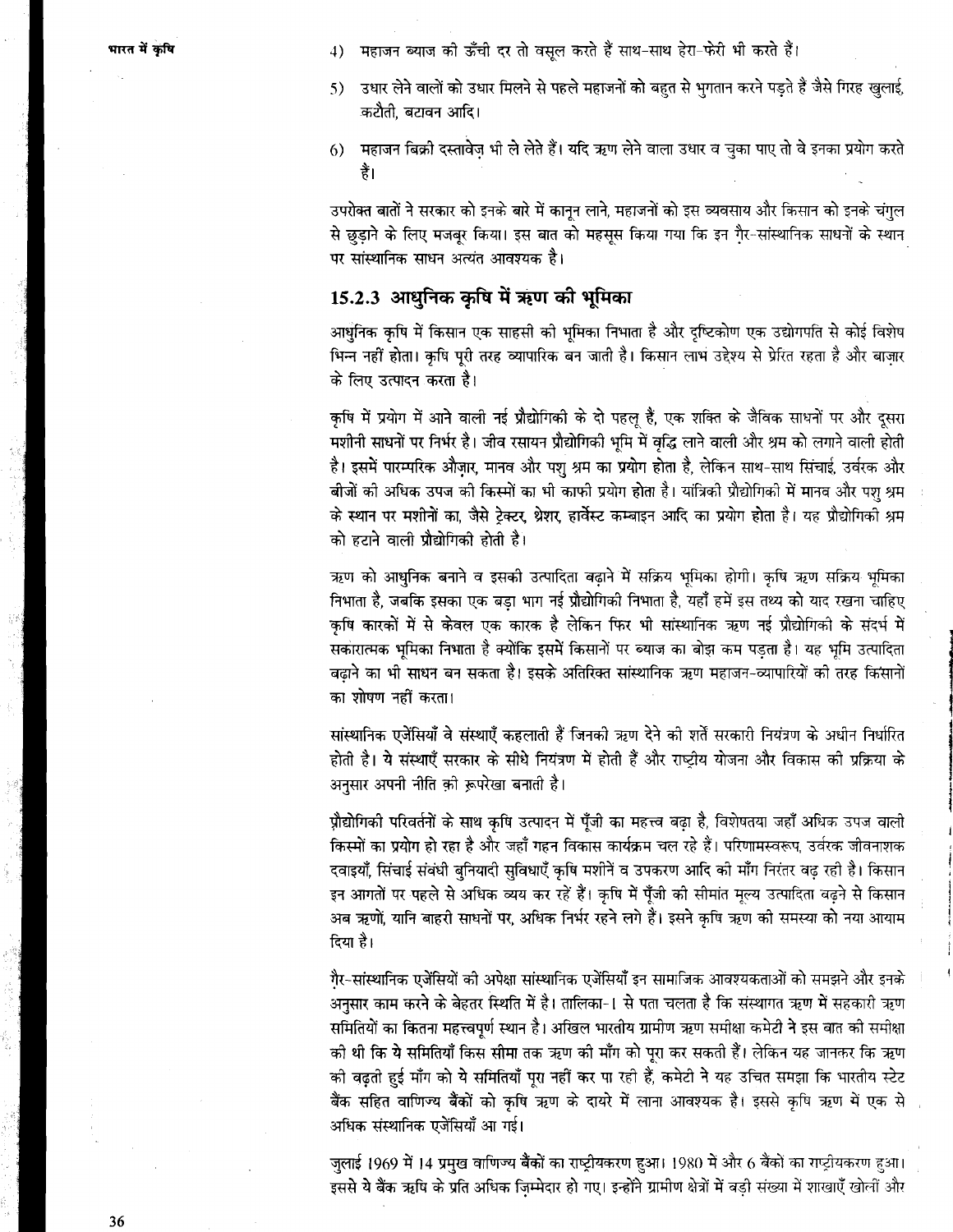ऋण दिये। लेकिन ये भी कृषि की आवश्यकताओं को संतोषजनक ढंग से पूरा न कर सके। परिणाम स्वरूप कमी पूरी करने के लिए एक और नई एजेंसी क्षेत्रीय ग्रामीण बैंक स्थापित किए गए।

#### कृषि विकास में विपणन की भूमिका 15.3

पारम्परिक कृषिक समाज में गाँव के स्तर पर व व्यक्तिगत परिवार के स्तर पर आत्म निर्भरता होती है। ऐसे समाज में विपणन सेवाओं की, जैसे परिवहन, भोजन का संसाधन व भण्डारण की, माँग काफी सीमित रहती है लेकिन आर्थिक संवृद्धि और माँग के साथ-साथ यह निरंतर बढ़ती जाती है।

उत्पादन और विपणन एक-दूसरे पर निर्भर होते हैं। इससे पहले की उत्पादकों को व्यापारिक उत्पादन करने के लिए प्रोत्साहित किया जाए उनको यह विश्वास होना ज़रूरी है कि उनके उत्पाद, विशेषता नए उत्पाद बाज़ार में बिक सकते हैं। एक आकर्षक बाज़ार वह होता है जिससे अच्छी कोमत मिले और माल आसानी से बिक सके। कृषि विकास योजनाओं में अब तक इसकी अनदेखी होती रही है।

कृषि उत्पादन में निरंतर वृद्धि के लिए सही ढंग से कृषि विपणन का विकास आवश्यक होता है। एक कुशल .<br>विपणन प्रणाली वह होती है जिसमें किसान को अपने उत्पाद से अधिकतम प्रतिफल मिले, खर्चे कम से कम हों और उपभोक्ता कीमत पर उत्पाद पा सकें। प्रणाली ऐसी हो जो बढ़ते हुए बिक्री योग्य अतिरेक (marketable surplus) को बेच सकें, कीमत निर्धारण की व्यवस्थित प्रणाली विकसित कर सके, और प्रतियोगिता ला सके। आमतौर पर यह समझा जाता है कि भारत में कृषि उत्पादों का निज़ी व्यापार शोषणकारी है, आर्थिक तौर पर अकुशल है व लाभ का मार्जिन बहुत रखता है। लेकिन हाल के सर्वेक्षण से पता चला है कि भारत में अनाज का निजी व्यापार काफी कुशल और तर्क पूर्ण बाज़ार की तरह काम करता है।

हरित क्रांति से उत्पादन को तेज़ी से वृद्धि हुई लेकिन वितरण प्रणाली इसके अनुरूप विकसित न हो पाई। वाज़ार के स्वरूप के विकास पर निवेश उत्पादन प्रौद्योगिकी निवेश की तुलना में पीछे रहा और उत्पादन पर भी प्रभाव डाला। इस प्रकार बाज़ार स्वरूप को विकसित करने में साधन नहीं लगें। कृषि उत्पादन बढ़ाने के लिए प्रोत्साहन के रूप में वह निवेश आवश्यक है। रतन और हयामी के अनुसार सफल कृषि विकास के लिए बाज़ार स्वरूप में सुधार लाना एक आवश्यक शर्त है। यदि वितरण प्रणाली अकुशल रही तो कृषि उत्पादिता में वृद्धि वास्तविक आय में वृद्धि में उतनी नहीं बदल पाएगी। अत: कुशल विपणन प्रणाली एक आर्थिक आवश्यकता है।

कृषि योजना बनाने वालों को यह समझना चाहिए कि जब तक एक कुशल विपणन प्रणाली नहीं होगी, आर्थिक प्रोत्साहन उत्पादकों तक नहीं पहुँच पाएँगे। एक व्यवस्थित विपणन प्रणाली का उद्देश्य उत्पादक को उचित कीमत दिलवाना है। दूसरे, इसमें पारम्परिक हेरा-फेरी नहीं होनी चाहिए और विपणन सेवाओं पर कम से कम खर्चा आए। जब तक विपणन में ये मापदण्ड नहीं अपनाए जाएँगे और एक व्यवस्थित विपणन वातावरण नहीं बनेगा अधिकतर उत्पादकों को, जिनमें छोटे और सीमांत किसानों की संख्या अधिक है, उचित कीमत नहीं मिल पाएगी।

उत्पादन और विपणन एक-दूसरे पर निर्भर होते हैं। जब तक खेत में पड़े उत्पाद उपभोक्ता तक न पहुँचे उनका कोई मूल्य नहीं होता क्योंकि बहुत देशों में उत्पादक अपने उत्पादन का स्वयं उपभोग नहीं होता। इसे औद्योगिक उत्पादों की भाँति, उपभोक्ताओं की माँग पूरी करने के लिए बाज़ार में बेचना आवश्यक है। विपणन प्रक्रिया उत्पाद बेचने के निर्णय से प्रारम्भ होती है। इसके लिए समन्वित बाज़ार प्रणाली की आवश्यकता होती है कि कार्यात्मक और सांस्थानिक दोनों हो।

### 15.3.1 विपणन कुशलता

कृषि विपणन कृषि वस्तुओं की कीमतों को निर्धारण करने की एक प्रक्रिया है। ये कीमतें माँग पूर्ति की शक्तियों द्वारा या अन्य किसी प्रक्रिया से निर्धारित होती है। विपणन प्रक्रिया में संग्रहण, श्रेणीकरण, संचयन परिवहन तथा वितरण क्रियाएँ आती हैं। विकास के साथ-साथ विष्ाा केवल एक उत्पादक उपभोक्ता संबंध न रहकर और जटिल होती चली जा रही है। अब इन दोनों के बीच बहुत से बिचोलिए हैं। उत्पादक विपणन प्रणाली को उत्पाद देते हैं और वे ही इसके अकुशल होने से सबसे अधिक प्रभावित वह होती है जो न्यूनतम वाज़ार के खर्चे घटाने के बाद उत्पादक को अधिकतम प्रतिफल दे ताकि वह उत्पादन करने के लिए प्रोत्साहित हो। यहाँ तकनीकी कुशलता व आर्थिक कुशलता में भेद करना उपयोगी होगा। तकनीकी कुशलता का संबंध यंत्रीकरण और प्रक्रियाओं को बुद्धिसंगत बनाने से है। प्रौद्योगिकी कुशलता के लिए आवश्यक है कि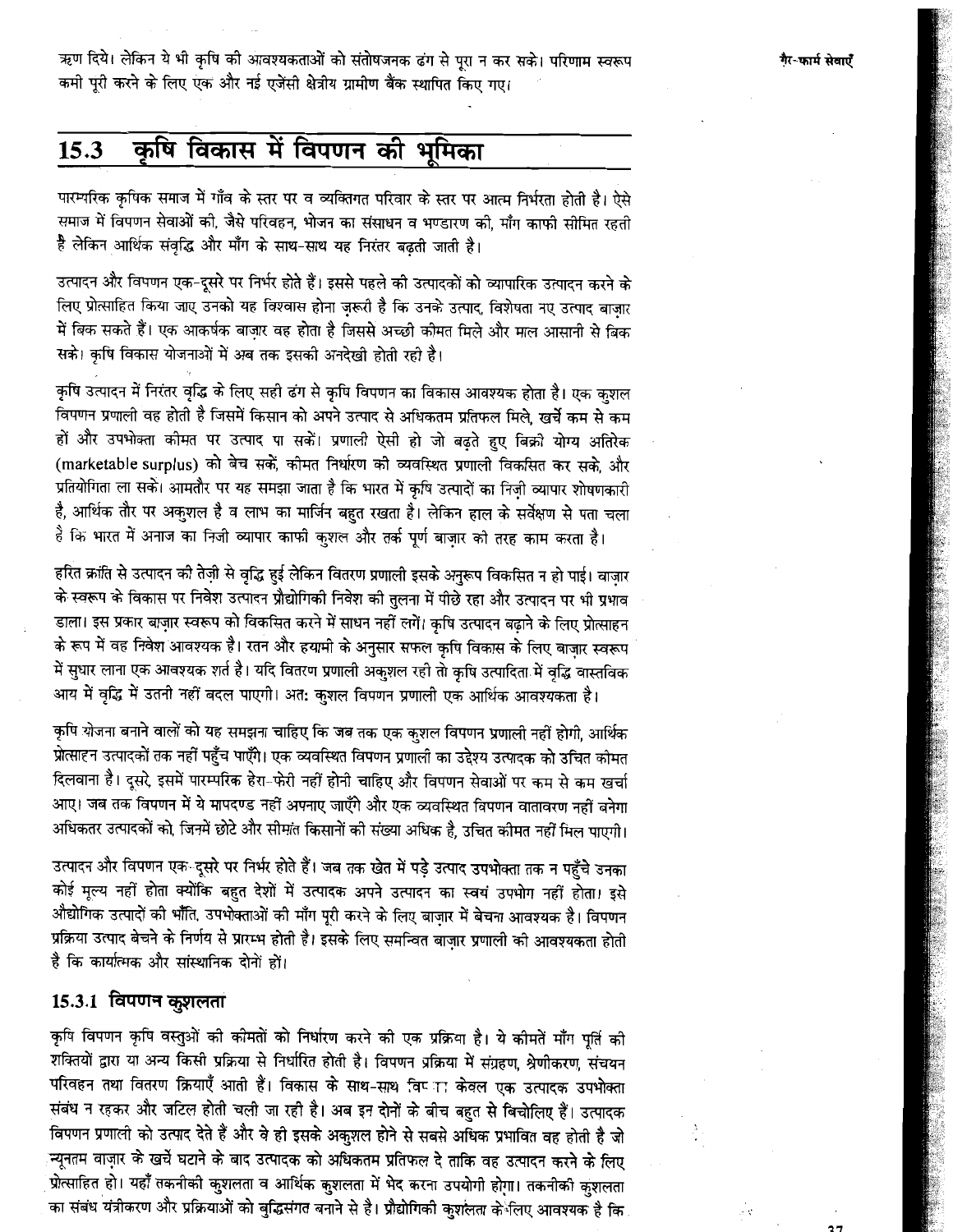विपणन स्वरूप ऐसा हो जो हर विपणन कार्य के लिए सर्वोत्तम उपलब्ध विधि अपनाए जोकि अधिकतम प्रभावी हो। दूसरी और आर्थिक कुशलता प्रणाली यह सुनिश्चित करती है कि उत्पाद के व्यापार में सधार से भौतिक वचते प्राप्त होती है वे उपभोक्ता और उत्पादक दोनों को मिले। ये बचतें अपव्यय, ऊँची लागत और शोषणकारी लाभों से बचकर प्राप्त को जा सकती है। प्रतियोगिता के दबाव से इनसे बचा जा सकता है। एक बाजार पर्ण प्रतियोगिता के जितना समीप होता है व उतना ही आर्थिक कुशल होता है और उसमें अपव्यय और शोषण न्यूनतम रहता है। अत: एक आर्थिक कुशल विपणन प्रणाली के लिए आवश्यक है कि यह किसान को अधिकतम प्रतिफल, न्यूनतम खर्चे और उचित कीमत सुनिश्चित कराएँ।

सामान्यत: आर्थिक कुशलता का अर्थ परिचालन और मूल्यन कुशलता से लिया जाता है। परिचालन कुशलता से अभिप्राय आगत-निर्गत अनुपात और भौतिक विपणन, जैसे भण्डारण, परिवहन आदि की लागतों को कम करने से है। मूल्यन क्शलता से अभिप्राय है कि विक्रेताओं को अपने उत्पाद को कीमत मिले और उपभोक्ताओं को अपने पैसे की कौमत मिले। मूल्यन कशलता क्रय, विक्रय और मूल्य लगाने से संबंधित पहलुओं में स्रध ार लाती है ताकि ये उपभोक्ताओं के निर्देशों के अनुरूप हो। सारे बाज़ार में एक जैसी कोमत मूल्यन कुशलता की एक महत्त्वपर्ण विशेषता है। उत्पादकों और उपभोक्ताओं को बिचोलियों के शोषण बचाने हेत नीति निर्धारक मुल्यन कुशलता पर अधिक जोर देते रहे हैं।

यह विचार कि 'भारत के कृषि बाजार अपूर्ण, शोषणकारी असहायक हैं', धोरे-धीरे बदल रहा है। लेकिन यह आम विश्वास कि 'इन बाजारों में छलकपट से कोमतों पर प्रभाव डालकर बहुत लाभ कमाते हैं', अभी नहीं बदला है। लेकिन अधिकतर बाजार अब किसानों को फायदा पहुँचा रहे हैं और आर्थिक विकास प्रक्रिया में योगदान दे रहे हैं। कृषि बाज़ार प्रतियोगी तो लगता है लेकिन अनिश्चितताओं से भरा है। ये अनिश्चितताएँ कृषि उत्पादों की माँग और पूर्ति में हैं। जब किसी मौसम में काफी आपूर्ति नहीं हो पाती तो बढ़ती हुई माँग को पूरा करना कठिन हो जाता है। परिणामस्वरूप कोमतों में अल्पकालीन उतार-चढ़ाव आते हैं जोकि शुद्ध प्रतिस्पध र्ग में नहीं आते। यह आवश्यक है कि किसानों का उत्पादन उपभोक्ता तक पहुँचाने और बेहतर आगतों को किसानों को उपयुक्त मात्रा में और समय पर पहुँचाने के कुशल प्रबंध हों।

बाज़ार प्रणाली से किसान को लाभ पहुँचे इसके लिए आवश्यक है कि समाज इन बाज़ारों के नियम व मानदण्ड बनाए। यदि समाज ऐसा नहीं करता तो सरकार को इन बाज़ारों में सुधार लाने पड़ेंगे। सरकार द्वारा इस ओर ध्यान 1897 से दिया जा रहा है। लेकिन उत्पादकों और उपभोक्ताओं को लाभ पहुँचाने के लिए व्यवस्थित और कुशल बाजार प्रणाली स्थापित करने में बहुत समय लगेगा।

कृषि बाजार सुधारों में एक बडा परिवर्तन अधिकतर राज्यों में नियंत्रिण (Regulated) बाजारों के रूप में आया है। इन बाजारों में खुली नीलामी और बाजार प्रभारों के बारे में स्पष्ट विनियम होते हैं। इन वाजारों में अहातों (Yards) के रूप में उपयुक्त बुनियादी सुविधा मिलती है। ये गैर-कानूनी प्रभार कम करने में सफल हुई हैं।

# 15.3.2 भण्डारण तथा संग्रह

व्यवस्थित कृषि विपणन के विकास हेतू यह आवश्यक है कि उपज को लम्बी अवधि तक जमा रखने के लिए गोदामों को व्यवस्था हो। इस संबंध में ग्रामीण ऋण सर्वेक्षण कमेटी ने उपज जमा रखने की तीन स्तरीय ढाँचे को सिफारिश को है : (क) राष्ट्रीय, (ख) राज्य तथा जिला व (ग) ग्रामीण स्तर। इस उद्देश्य से अखिल भारतीय महत्त्व के सभी केन्द्रों पर भण्डारण सुविधाएँ उपलब्ध करवाने के लिए भारतीय खाद्य निगम (Food Corporation of India या FCI) तथा केन्द्रीय भण्डारण निगम (Central Warehousing Corporation या CWC) की स्थापना की गई। राज्य स्तर और जिला स्तर महत्त्व के केन्द्रों पर सुविधाएँ उपलब्ध करवाने की जिम्मेदारी राज्य सरकारों और राज्य भण्डारण निगमों की थी। गाँवों की तथा ग्रामीण आवश्यकताओं को पूरा करने को जिम्मेदारी सहकारी संस्थाओं को थी।

यह सभी जानते हैं कि उपज तो किसी एक विशेष मौसम में होती है जबकि इसकी आवश्यकता सारा वर्ष होती है। अत: उपज को जमा करके रखना कृषि अर्थव्यवस्था का महत्त्वपूर्ण अंग है। केन्द्रीय और राज्य सरकारों के गोदामों व निजी और सार्वजनिक इकाइयों से किराए पर ली गई जगहों पर काफी कृषि उपज जमा .<br>है। खाद्यान्न जमा कर रखने वाली प्रमुख सरकारी संस्था भारतीय खाद्य निगम या FCI है। किराए पर जगह देने वाली प्रमुख सरकारी संस्थाएँ केन्द्रीय भण्डारण निगम (CWC) व राज्य भण्डारण निगमें हैं। तालिका-2 में भारत के मुख्य राज्यों में गोदामों की संख्या और उनकी भण्डारण क्षमता के बारे में आँकड़े कि इनमें कितनी उपज और कितने समय तक जमा रहती है। अधिकतर उत्पादों के बारे में यह सूचना नहीं मिलती। गेहूँ बाज़ार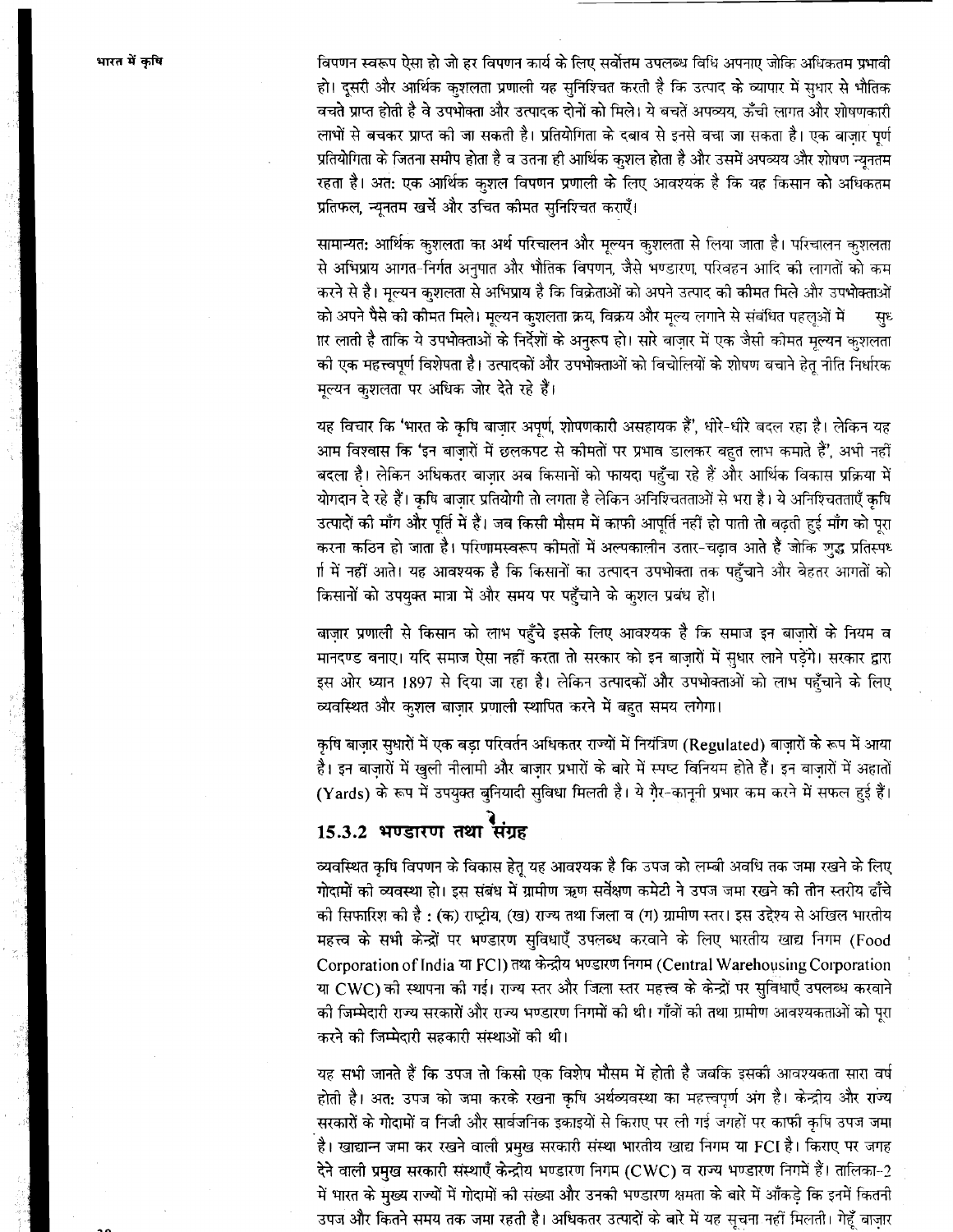में आमद के व्यवहार से ही यह पता चलता है कि पंजाब और हरियाणा के मझले और बड़े किसानों ने कितना गेहँ जमा कर रखा था। चावल मिलों में भी गोदाम की व्यवस्था होती है लेकिन उसमें कितना धान जमा रहता है इसके बारे में आँकडे उपलब्ध नहीं है।

भण्डारण के मामले में निजी व्यापारी भी बहुत महत्त्वपूर्ण है। लेकिन इसके बारे में भी आँकडे उपलब्ध नहीं है। कुछ शोधकर्ताओं ने यह अनुमान लगाने का प्रयत्न किया है कि विभिन्न खाद्यान्न कितने समय तक गोदामों में रखो जाती है और भण्डारण के दौरान कितनी हानि होती है।

जैसे-जैसे कृषि में वाजार अतिरेक बढ रहा है, भण्डारण सुविधा कम पडती रही है। पिछले कुछ वर्षों में फसल कटने के बाद की यह गंभीर समस्या है। ऐसा अनुमान है कि भण्डारण सुविधाओं की कमी के कारण उपज का लगभग 1.5 प्रतिशत भाग खराब हो जाता है या फिर चूहे खा जाते हैं।

अतिरेक क्षेत्रों में खेतों के समीप भण्डारण सुविधाएँ विकसित करने की अत्यंत आवश्यकता है। सरकार ने इस बारे में एक योजना बनाई जिससे उपज का विपणन व्यवस्थित करने में सहायता मिलेगी। इस समस्या का एक और आयाम है। कमी वाले राज्यों को यह विश्वास दिलाने की आवश्यकता है कि उनको सार्वजनिक वितरण प्रणाली के लिए सारा साल अनाज मिलता रहेगा। ऐसा राष्ट्रीय खाद्य सुरक्षा प्रणाली के अभिन्न अंग के रूप में कमी वाले राज्यों में भण्डारण सुविधाएँ मजबूत करके किया जा सकता है।

सहकारिता क्षेत्र में भी भण्डारण सुविधाओं का विस्तार होना चाहिए। सहकारिता भण्डारण कार्यक्रम एक समन्वित कार्यक्रम है जिसका उद्देश्य आवश्यक कृषि वस्तुओं का वितरण, विपणन और उपभोक्ताओं को उपलब्ध कराने की सुविधाएँ देना है।

कुछ अन्य बातें जिस पर ध्यान देने की आवश्यकता है, ये हैं : (1) गोदामों के स्थान; (2) वर्तमान सुविधाओं के बेहतर उपयोग; (3) कृषि उत्पादन क्षेत्रीय तौर पर केन्द्रित होने के कारण भण्डारण की राष्ट्रीय योजना तथा (4) भण्डारण के दौरान नुकसान को कम करना।

### बोध प्रश्न 1

ंनिम्नलिखित के उत्तर पचास शब्दों में दीजिए।

आधुनिक कृषि में सांस्थानिक ऋण की भूमिका को व्याख्या कोजिए।  $\left| \right|$ 

कृषि की प्रगति में कुशल विपणन की भूमिका की व्याख्या कोजिए।  $2)$ 

#### कृषि मूल्य नीति 15.4

कृषि मूल्यों में वर्ष के दौरान बहुत अधिक उतार-चढ़ाव आने की प्रवृत्ति पाई जाती है। इसके तीन कारण हैं: क) कृषि वस्तुओं की नीची कोमत माँग लोच।

ख) कृषि उत्पादन का जैविक स्वरूप।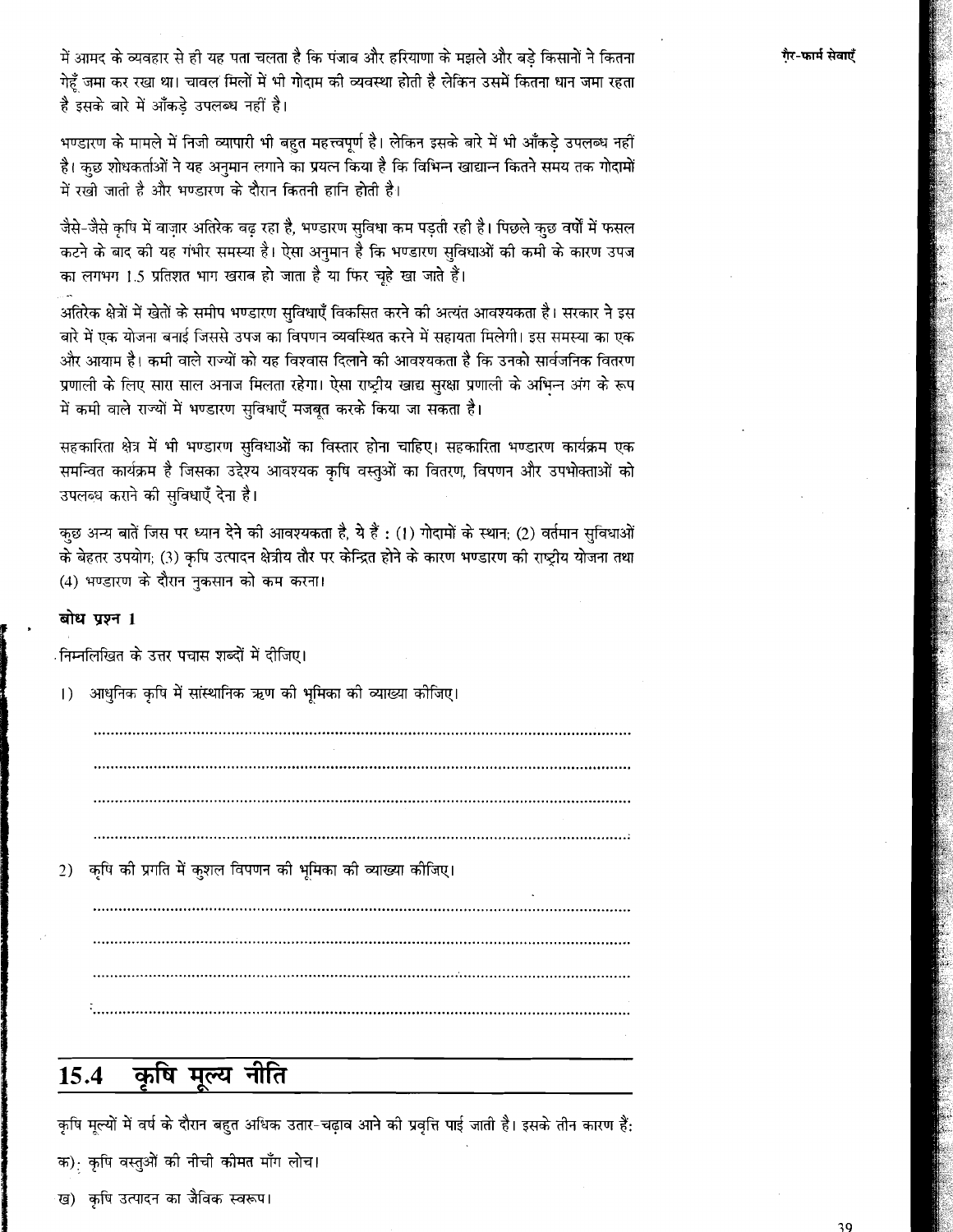ग) कृषि उद्योग का मौसमी स्वरूप। उत्पादन वर्ष के कुछ भागों में ही होता है।

अधिकतर औद्योगिक वस्तुओं को तुलना में कृषि वस्तुओं को कीमत माँग का लोच न केवल कम होता है बल्कि अधिकतर एक से कम रहता है। माँग बेलोच इसलिए होती है क्योंकि अधिकतर कृषि जीवन के लिए आवश्यक होते हैं। विकसित देशों को तुलना में विकासशील देशों में यह कम बेलोच होती है। अत: जिस वर्ष सुखा पड़ने के कारण उत्पादन कम रहता है, कोमत में आनुपातिक वृद्धि उत्पादन में आनुपातिक गिरावट को तुलना में अधि ाक रहती है। इसके विपरीत जब फसल अच्छी होती है, कीमत में आनुपातिक गिरावट उत्पादन में आनुपातिक र्ल्ग्द्ध की अपेक्षा अधिक होती है। इसका अर्थ यह हुआ कि आपूर्ति में एक प्रतिशत वृद्धि कीमत में एक प्रतिशत से अधिक गिरावट लाती है।

अपनी जैविक प्रकृति के कारण कृषि उत्पादन में इच्छानसार वृद्धि लाने में तो रुकावट होती ही है, इसमें स्थिति के अनुसार उत्पादन में तेजी से कमी या बढोतरी नहीं की जा सकती है। उत्पादन क्षमता में वृद्धि और परिणामस्वरूप उत्पादन में वृद्धि के बीच समय लगता है जिससे माँग और आपूर्ति के बीच समंजन लाना, विशेषतया. अल्पवधि में. कठिन होता है।

ऐसा विशेषतया उन विकासशील देशों में सही पाया जाता है जहाँ आपूर्ति की कोमत लोच कम रहती है। माँग और आपूर्ति के कोमत बेलोच होने से विकासशील देशों कृषि मूल्यों में बहुत अधिक चढ़ाव होते हैं और सभी यह समझते हैं कि उनके उत्पाद को माँग पूर्णतया बेलोच हैं, लेकिन वे ये नहीं जानते कृषि उत्पाद को समग्र माँग (यानि सारे देश को माँग) काफी अधिक लोचदार होती है। कृषि उत्पादन में मौसम के कारण एक वर्ष से दूसरे वर्ष परिवर्तन आते रहते हैं। दुसरे, अधिकतर कृषि वस्तुओं का उत्पादन मौसमी होता है। उत्पादन तो किसी विशेष मौसम में होता है और बाजार में छा जाता है फिर उसकी कीमतें गिरने लगती हैं और जब किसान अपनी अधिकतर उपज बेच चुके होते हैं, फिर बढ़ने लगती हैं।

## 15.4.1 कृषि मूल्यों के कार्य

कृषि मूल्यों के तीन महत्त्वपूर्ण कार्य हैं : (क) साधनों का आवंटन करना; (ख) आयों का वितरण करना तथा (ग) पूँजी निर्माण को प्रोत्साहन देना।

कृषि मृल्य उत्पादकों को उत्पादन स्तर के बारे में और उपभोक्ताओं को उपभोक्ता स्तर के बारे में संकेत देते हैं। कृषि वस्तुओं को कीमतों में तुलनात्मक परिवर्तन इनके बीच साधनों के बँटवारे और उपभोक्ताओं द्वारा इनके उपभोग को प्रभावित करते हैं। उदाहरणत: यदि एक कृषि वस्तु को कोमत, अन्य वस्तुओं को अपेक्षा, बढ़ जाती है तो उत्पादक भूमि और अन्य आगतों इसके उत्पादन में अधिक लगाएँगे। उपभोक्ता इसके स्थान पर सस्ते कपि उत्पादों को उपभोग करने का प्रयत्न करेंगे।

कृषि मूल्य एक और किसानों को आय निर्धारित करते हैं, और दूसरी ओर गैर-कृषि लोगों के जीवन स्तर पर प्रभाव डालते हैं। कृषि मूल्यों में परिवर्तन अर्थव्यवस्था के कृषि और गैर-कृषि क्षेत्रों के बीच आय का हस्तांतरण लाते हैं।

# 15.4.2 भारत में कृषि मूल्य नीति का विकास

भारत में कृषि नीति का विकास दो चरणों में हुआ। इसका जन्म युद्ध के दौरान हुआ जब खाद्यान्नों को बेहद कमी के कारण कीमतों के बढने से समस्याएँ पैदा हो गई थीं। ये नीतियाँ उपभोक्ता जनक थी जो स्फीति को नियंत्रण करने और जीवन निर्वाह व्यय को कम रखने के लिए बनाई गई थी। इन नीतियों में ये बातें शामिल थीं : (i) स्थानीय तौर पर उपलब्ध अतिरेक खाद्यान्न का आयात; (ii) खाद्यान्न का आयात; तथा (iii) पूर्ण या आंशिक राशनिंग वाले क्षेत्रों में उपलब्ध आपूर्ति का समान वितरण करना। ये नीतियाँ जून 1952 तक रहीं जिसके बाद इनमें ढील दी गई और मुक्त व्यापार शुरू हुआ। ये परिवर्तन इसलिए हुआ क्योंकि यह महसूस होने लगा था कि इससे खाद्यान्न संकट बहुत बढ़ सकता था।

क्योंकि एक तरफ तो सरकार को बहुत अधिक खाद्यान्न की आवश्यकता थी जबकि सरकारी खरीद में कठिनाइयाँ आ रही थीं। वास्तविक हल आयात या सरकारी खरीद या नियंत्रित वितरण में न होकर कम से कम समय में अधिक से अधिक उत्पादन करने में था। यह बताना आवश्यक है कि 1951-52 से 1964-65 के बीच में आयात से और बाजार कोमत से कम कोमत पर वितरण करने से कमी दिनों में कीमतों में स्थिरता लाने में मदद मिली। लेकिन इससे उत्पादन प्रोत्साहन को धक्का लगा और उत्पादन में गतिहीनता आ गई। इसलिए तीसरी योजना में उपभोक्ताओं तथा उत्पादकों दोनों के हितों को ध्यान में रखकर मुल्य नीति बनाई गई।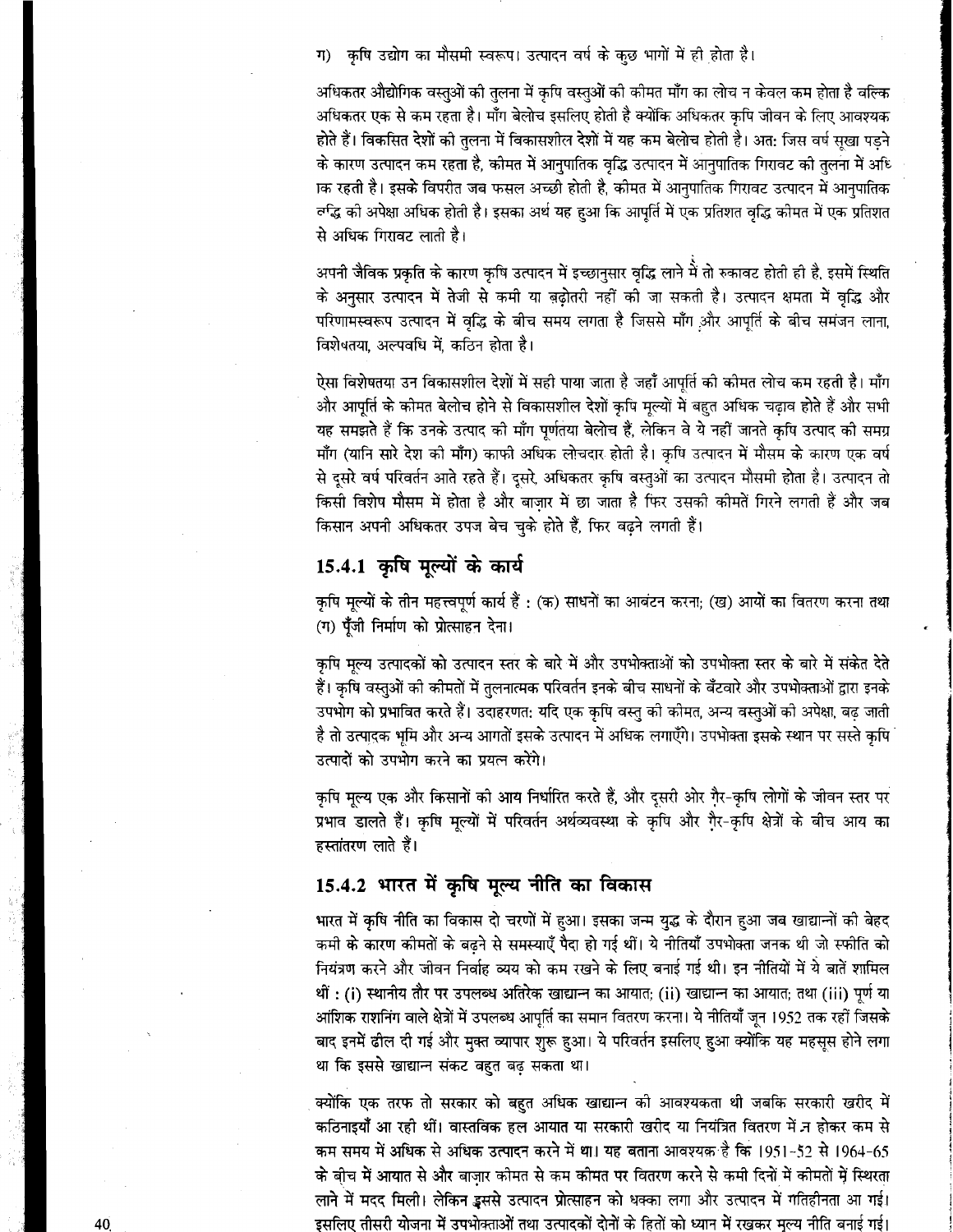इस उद्देश्य से कि किसानों को अपनी उपज की उचित कौमत मिले ताकि वे उन्नत प्रौद्योगिकी अपनाने और निवेश बढ़ाने के प्रति उत्साहित हों, 1965 में कृषि मूल्य आयोग (Agricultural Prices Commission) की स्थापना हुई। इसका कार्य कृषि मूल्य नीति के बारे में सरकार को सलाह देना था। 1965 की नीति में इस बात पर जोर था कि नीति संतलित और समन्वित हो तथा उत्पादकों और उपभोक्ताओं दोनों के हितों का ध्यान रखे। आयोग को इन बातों का ध्यान रखना था :

उत्पादन अधिकतम करने हेत उत्पादक को प्रोत्साहन देने को आवश्यकता: क)

भूमि व अन्य उत्पादन साधनों का सही उपयोग सुनिश्चित करने की आवश्यकता; तथा रव)

शेष अर्थव्यवस्था पर संभावित प्रभाव, विशेषतया निर्वाह व्यय, मजदरी के स्तर, औद्योगिक लागत पर आदि। ग)

1965 में सबसे ऊँची प्राथमिकता उत्पादन को अधिकतम करने को दी गई क्योंकि देश में खाद्यान्न आने लगा था तो आयोग के मापदण्डों में संशोधन किया गया। अब आयोग को ये कछ करने के लिए कहा गया :

- राष्ट्रीय आवश्यकताओं को ध्यान में रख उत्पादकों को उन्नत प्रौद्योगिकी अपनाने और उत्पादन ढाँचों को  $\left( \right)$ विकसित करने के लिए प्रोत्साहन देने की आवश्यकता:
- भूमि, जल व अन्य उत्पादन साधनों का सही उपयोग सुनिश्चित करने की आवश्यकता;  $2)$
- मूल्य नीति के शेष अर्थव्यवस्था पर प्रभाव, विशेषतया निर्वाह व्यय, मजदुरी स्तर, औद्योगिक लागत ढाँचा  $3)$ आदि।
- 4) कृषि क्षेत्र और गैर-कृषि क्षेत्र के बीच व्यापार शर्तें (terms of trade)।

### 15.4.3 सार्वजनिक वितरण प्रणाली

विकसित हो या विकासशील दुनिया के सभी देश किसी न किसी देश में जनसंख्या के संवेदनशील भाग को खाद्यान्न व अन्य आवश्यक वस्तुएँ वित्तीय सहायता प्राप्त दरों (Subsidised Prices) पर उपलब्ध करवाते हैं। भारत में 1939 से जब इसकी शरुआत हुई थी। सार्वजनिक वितरण प्रणाली खाद्यान्न प्रबंध का एक महत्त्वपूर्ण साधन रही है।

भारत में सार्वजनिक वितरण प्रणाली के तीन मुख्य उद्देश्य हैं :

- संवेदनशील उपभोक्ताओं को खाद्यान्न को एक न्यूनतम मात्रा उपलब्ध करवाना। ऐसे उपभोक्ताओं की  $\left\{ \right\}$ आय लोच अधिक और कीमत लोच कम होती है। खाद्य उत्पादन में उतार-चंढाव के होते इससे प्रति व्यक्ति भोजन उपलब्धता बनाए रखने और उपभोग को स्थिर रखने में सहायता मिलती है।
- 2) कीमतों में स्थिरता लाना। ऐसा सार्वज्ञनिक वितरण प्रणाली के माध्यम से बाजार से कम कीमतों पर खाद्यान्न की आपूर्ति करके किया जा रहा है। इससे स्फीति को रोकने में भी सहायता मिलती है।
- ारीबी विरोधी उपाय के रूप में कम आय वर्ग में उपभोक्ताओं को आय का हस्तांतरण करना ताकि उनके 3<sup>)</sup> पौषणिक स्तर को बढ़ाया जा सके।

सार्वजनिक वितरण प्रणाली को राष्ट्रीय स्तर पर आर्थिक प्रबंध का उदाहरण या फिर एक गरीबी विरोधी उपाय कहा जा सकता है। आर्थिक प्रबंध के उपकरण के रूप में नीति बनाने वालों की चिंता कमी, सुखा, राशनिंग, आयात, उत्पादन में उतार-चढाव के रहते उपलब्धता सुनिश्चित करना, खाद्य स्फीति को रोकना और मजदुरी लागत के बारे में थी।

गरीबी विरोधी उपाय के रूप में सार्वजनिक वितरण प्रणाली का उद्देश्य कम आय वर्ग के लोगों की ओर आय का इस्तांतरण करना है। इससे इस कार्यक्रम का लक्ष्य गरीब लोग और गरीब क्षेत्र है। इसका उद्देश्य समाज के संवेदनशील वर्गों के पौषणिक स्तर को बढ़ाना और परिवार स्तर पर भोजन सुरक्षा सुनिश्चित करना है। सार्वजनिक वितरण प्रणाली तीन चरणों से गुजरी है। पहला चरण हरित क्रांति प्रारम्भ होने तक था। इसमें प्रणाली ने शहरी उपभोक्ताओं को उपयुक्त आपूर्ति सुनिश्चित की और राशनिंग व आयात के माध्यम से खाद्य व्यवस्था की। दुसरा चरण 1970 के दशक तक था। इस चरण में आपूर्ति को स्थिति ठोक हो गई थी और सार्वजनिक वितरण प्रणाली सरकारी खरीद कार्यक्रम को उपभोक्ता प्रतिरूप बन गई थी। तीसरे चरण, यानि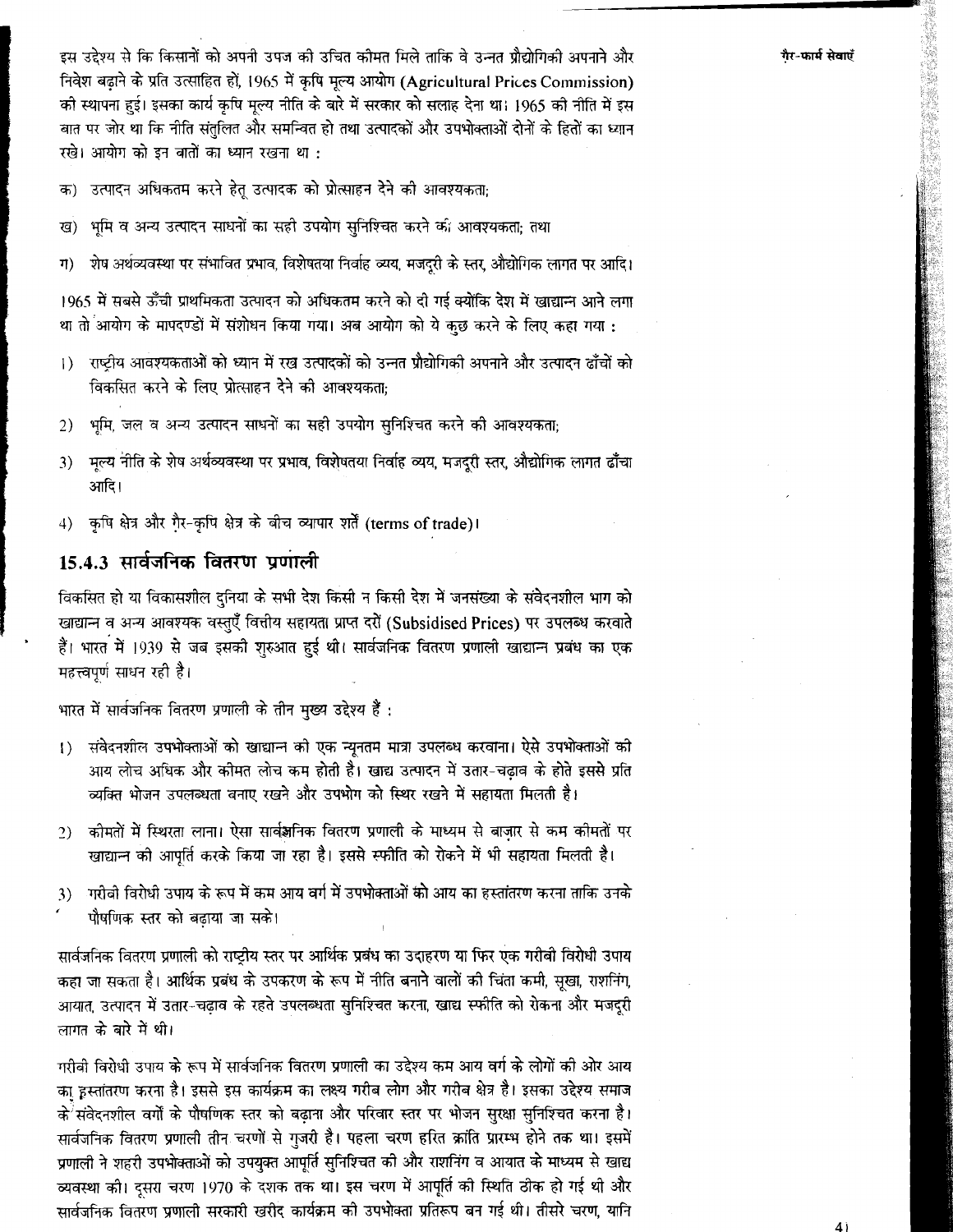1980 के दशक में सरकार ने मजदूरी रोजगार कार्यक्रम प्रारम्भ किया। ऐसा भोजन की ओर आर्थिक पहुँच सुनिश्चित करने के लिए किया। इसकी मुख्य विशेषता आय हस्तांतरण थी विशेषता पिछडे इलाकों में। सार्वजनिक वितरण प्रणाली का सबसे नया कार्यक्रम है गरीबी रेखा के नीचे वाले गरीब परिवारों को चावल और गेहूँ सामान्य राशन कीमत से आधे दाम पर उपलब्ध करवाना। इस कार्यक्रम के अधीन गरीबों के लिए राज्य सरकारों को गेहूँ 2.50 रुपये और चावल 3.50 रुपये प्रति किलोग्राम पर करवाया जाएगा। राशन को दुकानों पर इसकी कीमत केवल 50 पैसे प्रति किलोग्राम ही अधिक हो सकती है। हाल के वर्षों ये कार्यक्रम गरीबी-विरोधी कार्यक्रम का रूप ले रहा है।

### 15.4.4 सार्वजनिक वितरण में प्रवृत्तियाँ

1965-67 में उचित दर को दुकानों द्वारा वितरित चावल और गेहूँ को औसत मात्रा 90 लाख टन थी जोकि 1988-90 में बढ़कर 158 लाख टन हो गई। यह देश में उपलब्ध इन दोनों को मात्रा का क्रमश: 18.6 प्रतिशत और 15 प्रतिशत थी। 1965-67 में गेहूँ का सार्वजनिक वितरण कुल उपलब्धता का 42.5 प्रतिशत था जबकि चावल का 11.2 प्रतिशत था। 1988-90 में प्रतिशत क्रमश: 17.3 व 14.3 प्रतिशत था। इस प्रकार 1980 के बाद से सार्वजनिक वितरण में महत्त्वपूर्ण वृद्धि हुई है। यह वृद्धि मुख्यत: चावल के कारण थी जिसकी प्रौद्योगिकी और उत्पादन में बड़ा परिवर्तन आया था। कुल वितरण में गेहूँ का प्रतिशत जोकि 1965-67 में 66 प्रतिशत था, 1980-90 में घटकर 45 प्रतिशत रह गया था।

राज्य स्तर पर वितरण में केरल, महाराष्ट्र, तमिलनाडू, पश्चिम बंगाल और दिल्ली को काफी मात्रा में खाद्यान्न मिले। इनका 1990 में चावल और गेहूँ दोनों के वितरण में भाग 48 प्रतिशत था जबकि 1987-88 में इनकी कुल जनसंख्या का केवल 26 प्रतिशत भाग ही गरीबी रेखा के नीचे था। दूसरी ओर बिहार, मध्य प्रदेश, राजस्थान, ओड़ीशा व उत्तर प्रदेश का भाग कम था। इन सवका कुल मिलाकर गेहूँ और चावल में इनका भाग 16 प्रतिशत था जबकि गरीवी रेखा से नीचे जनसंख्या 52 प्रतिशत थी।

अनाजों (चावल और गेहूँ) का प्रति व्यक्ति वितरण 1973-74 में 17.22 किलोग्राम (कलेण्डर वर्ष 1973 व 1974 का औसत) से बढ़कर 1988-89 में 21.74 कि. हो गया। इसी अवधि में गेहूँ का वितरण 11.16 कि. से घटकर 10.14 कि. हुआ जबकि चावल का वितरण 6.06 कि. से बढ़कर 11.6 कि. हो गया लेकिन राज्य स्तर पर इसमें विभिन्नताएँ थीं।

कुछ राज्यों में सार्वजनिक वितरण प्रणाली के माध्यम से होने वाला प्रति व्यक्ति उपभोग ऊँचा था जो यह दिखाता है कि इन राज्यों की केन्द्रों पर निर्भरता दर काफी अधिक थी। हमने 1973-74 व 1988-89 में इस निर्भरता दर को मापा है। यह दर प्रति व्यक्ति वितरण का प्रति व्यक्ति उपभोग के प्रतिशत के रूप में है। इसमें उपभोग का आधा भाग सार्वजनिक वितरण के रूप में था। इन दो अवधियों के बोच कुछ राज्यों के भागों (जिसमें तमिलनाडु प्रमुख हैं) में तो तेजी से वृद्धि हुई जबकि अन्यों में कमी आई (सवसे अधिक कमी महाराष्ट्र में थी)।

### बोध प्रश्न 2

1) कृषि विकास में भण्डारण तथा संग्रह की क्या भूमिका होती है?

2) किसी अर्थव्यवस्था में कृषि मूल्यों के क्या कार्य है?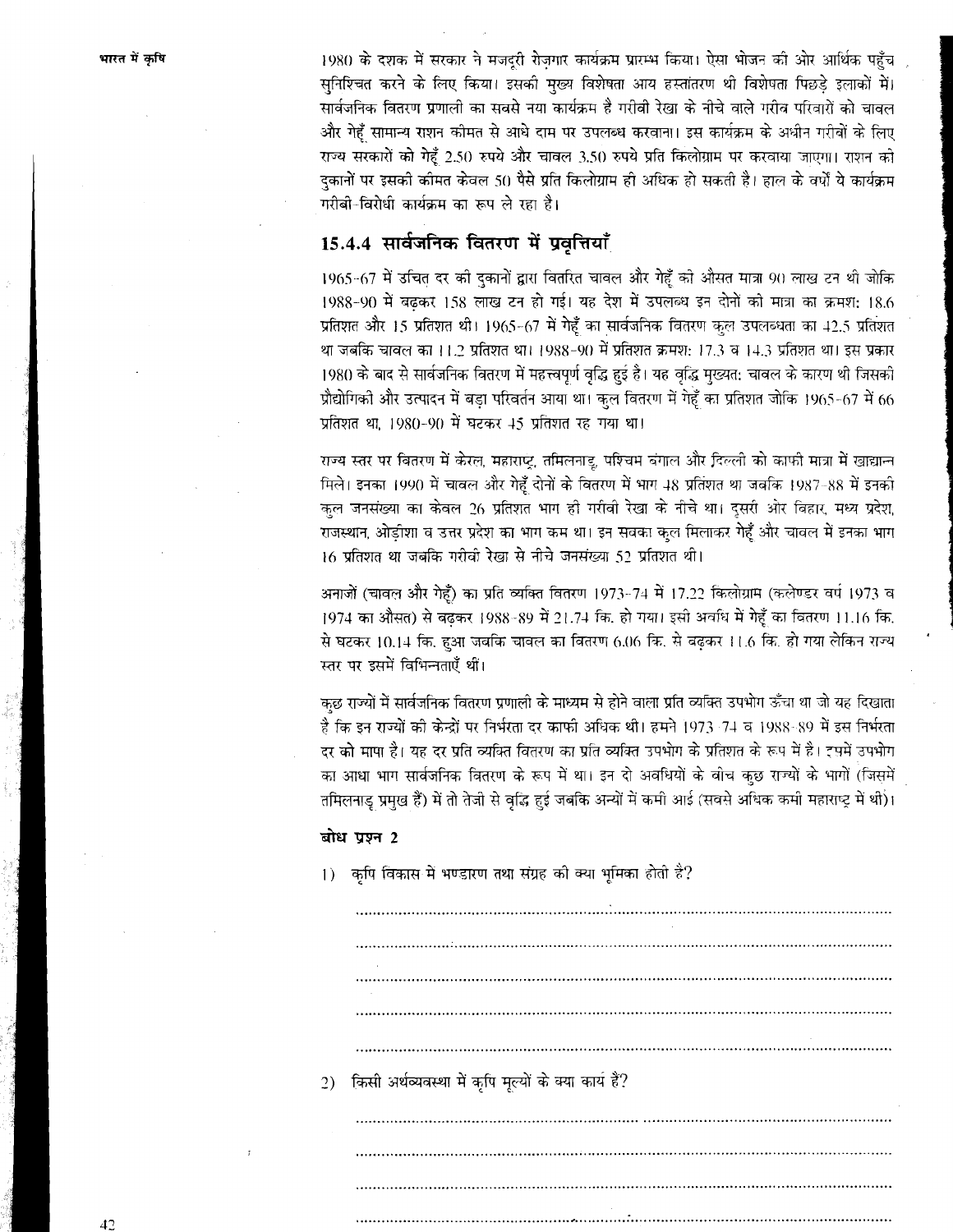गरीवों को खाद्य उपलब्ध कराने में सार्वजनिक वितरण प्रणाली की क्या भूमिका रही है?  $\mathcal{L}$ 

भारत में सार्वजनिक वितरण प्रणाली कितनी सफल रही है?  $\left( 4 \right)$ 

#### 15.5 सारांश

यह इकाई इस खंड की तृतीय व अंतिम इकाई है, जो कृषि क्षेत्र से संबंधित है। इस इकाई के अंतर्गत कृषि-क्षेत्र में गैर-खेती सेवाओं की चर्चा की गई है। यह संस्थागत सेवा्एँ हैं जैसे ऋण तथा विपणन। साथ ही इस इकाई में सरकार की कृषि से संबंधित नीतियों की भी चर्चा की गई है। ये हैं : कृषि मूल्य नीति तथा सार्वजनिक वितरण प्रणाली। इनके तहत आवश्यक अनाज गरीबों को कम दाम में उपलब्ध होते हैं।

इस इकाई में कपि के लिए ऋण के महत्त्व की चर्चा की गई है तथा ऋण के संस्थागत तथा गैर-संस्थागत स्रोत बताए गए हैं। इसके उपरांत इकाई में कृषि सामग्री के विपण की व्याख्या की गई। इसके पश्चात् इकाई .<br>में कृषि मृत्य नीति की चर्चा की गई और यह समझाया गया कि कैसे सरकार इस नीति का उपयोग करती है किसानों को अधिक से अधिक विपणीय आधिक्य की पूर्ति के प्रणोदन के लिए। इकाई **के** अंत में सार्वजनिक वितरण प्रणाली की विस्तार से विवेचना को गई है।

| 15.6            | शब्दावली |                                                                                                                                |
|-----------------|----------|--------------------------------------------------------------------------------------------------------------------------------|
| कृषि मूल्य नीति |          | एक नीति जिसके माध्यम से सरकार किसानों को न्यूनतम या अधिप्राप्ति मृल्यों<br>का आश्वासन देती है ताकि वे उत्पादन में वृद्धि करें। |
| निर्गम 'मुल्य   |          | वह मूल्य जिसमें राशन की दुकानों को आदेश है कि वे सार्वजनिक वितरण<br>प्रणाली के अंतर्गत खाद्यान्न बेचें।                        |
|                 |          | गैर-संस्थागत ऋण ंः वह ऋण जो कि महाजनों, निधियों इत्यादि द्वारा किसानों को प्रदान किया जाता<br>है।                              |

#### कुछ उपयोगी पुस्तकें 15.7

Dantwaia M.L. and others (ed.) 1986, Indian Agricultural Development Since Independence, Oxford & 1 BH Publishing Co. Pvt. Ltd. New Delhi.